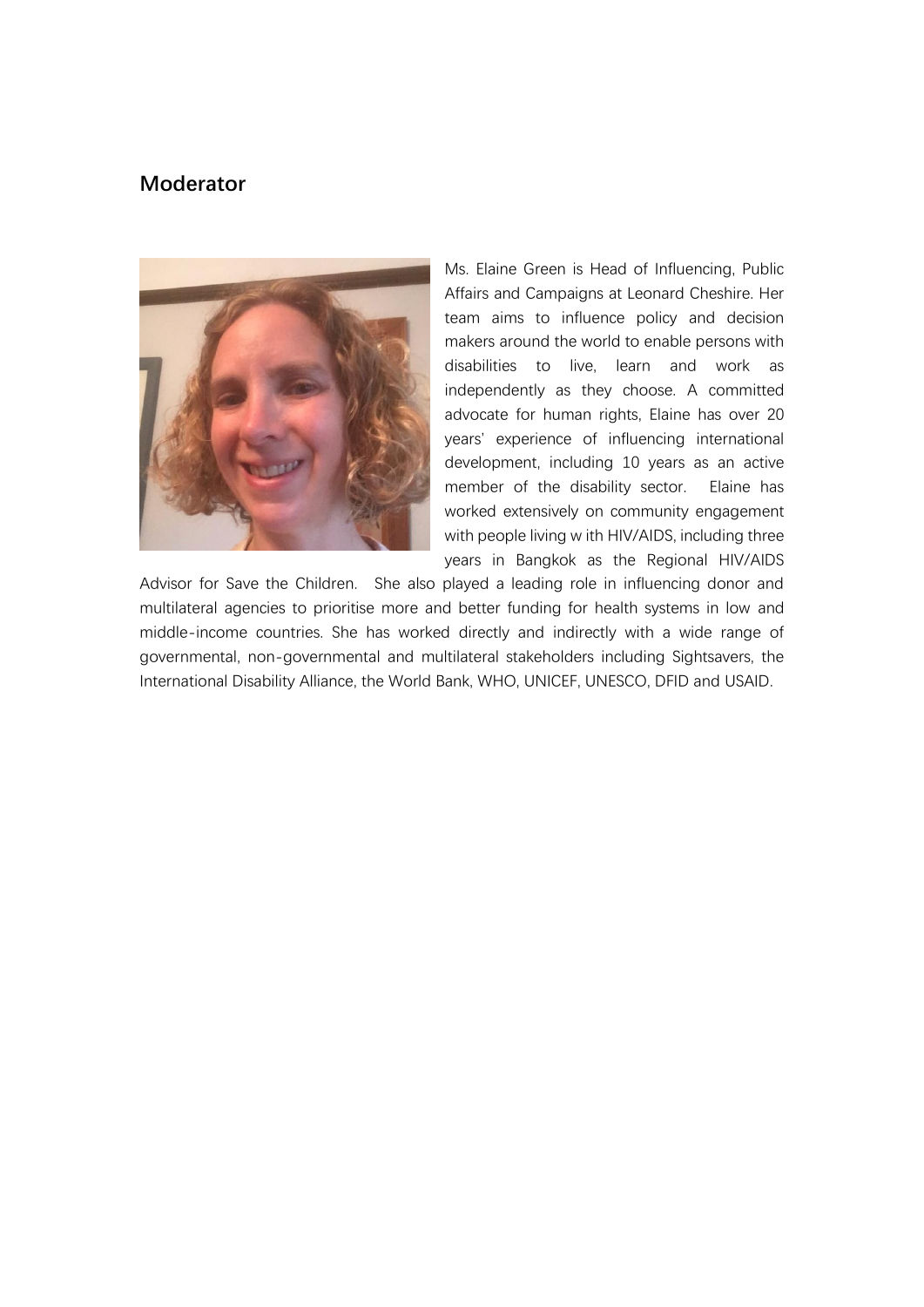

Ms. Maki Katsuno-Hayashikawa is the Chief of Section for Inclusive Quality Education since April 2016. She oversees UNESCO's regional programme in the Asia-Pacific in the fields of education policy and planning, ICT in education, learning quality, and inclusion and gender in education, from early childhood to secondary education. She is also the Regional Coordinator for the SDG4-Education 2030 and the Gender Focal Point. Prior to Bangkok, Maki was based in UNESCO Headquarters in Paris looking after UNESCO's global programme on ECCE, inclusive education, gender and education, learning assessment

and teacher education. Maki has nearly 25 years of development work experience, mostly working in the Asia-Pacific region with UNESCO, UNICEF and the Japan International Cooperation Agency (JICA). Maki holds a BSc in International Relations from the London School of Economics, an MA in Education Planning from the UCL-Institute of Education, University of London, and an M.Ed in Early Childhood Education from South Australia University.



Ms. Barkha Henry is based at Leonard Cheshire East Asia & Pacific Regional Office in Bangkok, Thailand, and responsible for raising Leonard Cheshire's profile, engagement, influencing and income in the region. She has worked in the development and disability sector for more than 17 years in Asia and the Pacific region. Prior to Leonard Cheshire, she has worked extensively with various national, international organisations and the corporate sector on a diverse set of development issues. With a background in international relations and humanitarian law, her work brings strong expertise in programme management in inclusive education, economic inclusion of persons

with disabilities, youth empowerment, advocacy and strategic partnership development. She has been a strong advocate for disability rights, children, youth and women empowerment.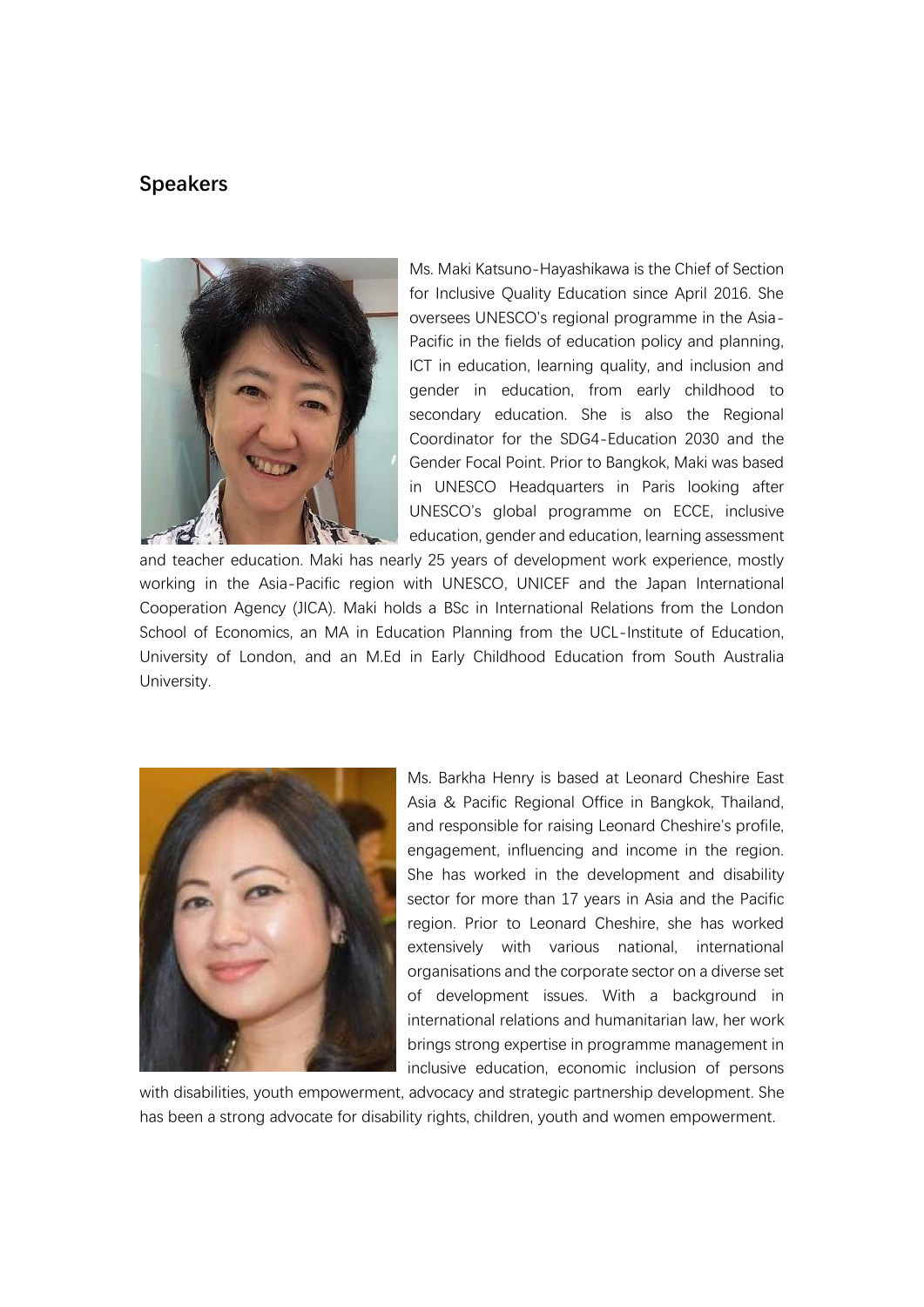

Ms. Erin Tanner is an Education Specialist currently working with the UNICEF Regional Office for East Asia and Pacific. Her work focuses on issues of education quality and equity in primary school, including issues of learning assessment and curriculum. She also works on issues of inclusive education for children with disabilities, multi-lingual education and digital learning platforms and oversees coordination of the South East Asia Primary Learning Metrics, which is the first regional comparative assessment in Asia. Prior to joining the East Asia and Pacific region, Ms. Tanner worked for UNICEF in Rwanda and the Regional Office

for Europe and Central Asia. She has two master's degrees in Education.



Mr. Tolhas Damanik pursued his bachelor's degree in education from Jakarta State University, and his master's degree in education from Ohio University, USA. Tolhas has 16 years' professional experience advocating for and providing technical advice for the promotion of the rights of persons with disabilities, particularly related to education, employment, political participation, human rights, and social protection. Tolhas worked for several disability inclusive projects with several international organizations in Indonesia such as Helen Keller International (HKI), International Labour Organization

(ILO), International Foundation for Electoral System (IFES), and Deutsche Gesellschaft fur Internationale(GIZ). He is currently serving as Disability Inclusion Advisor for the IFES-ASEAN project. He is also a Founder and Executive Director of Wahana Inklusif Indonesia Foundation. In 2013, Tolhas received the Inclusive Education Award from the Indonesian Ministry of National Education for his dedicated work on supporting the development of the inclusive education system in Indonesia.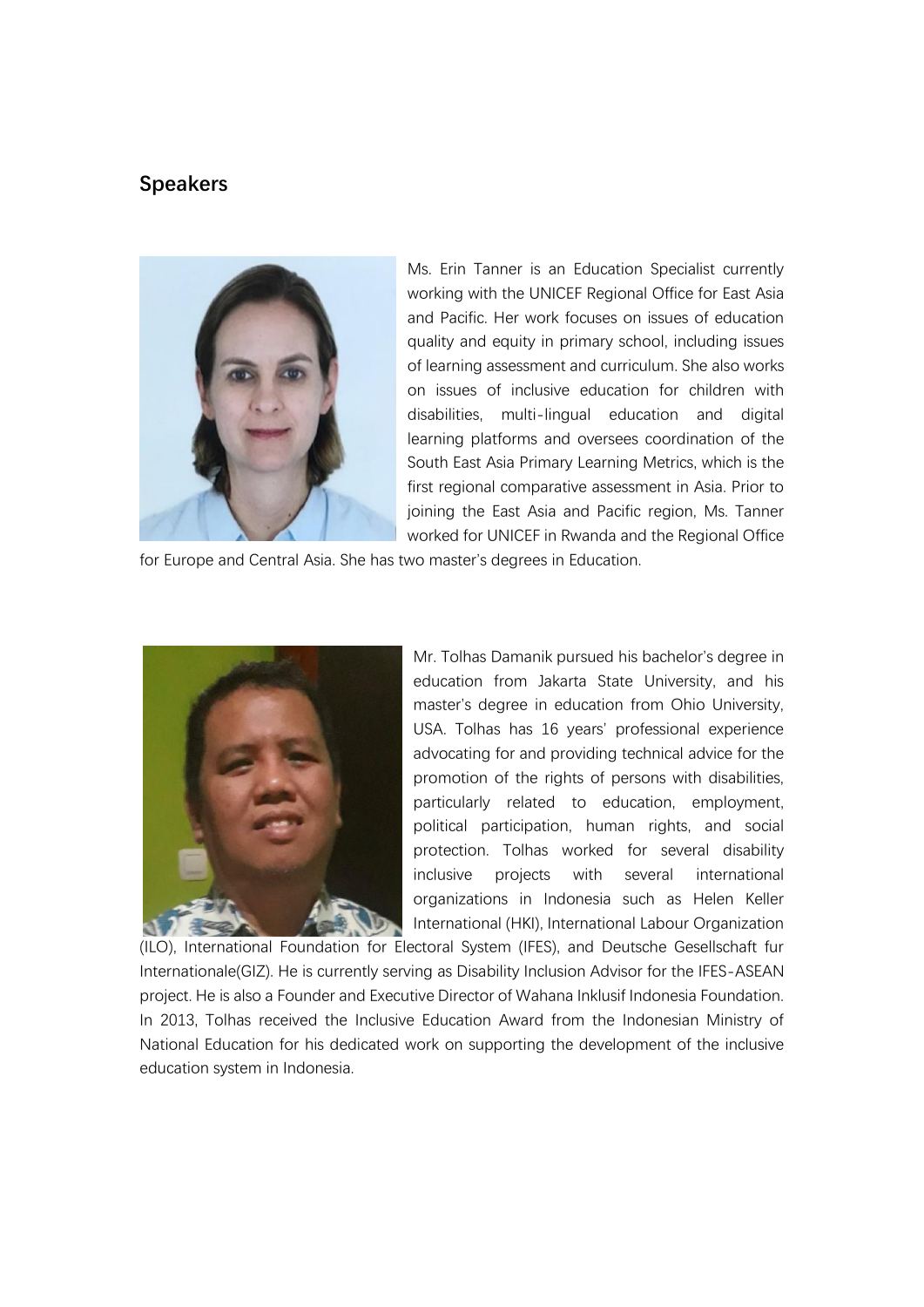

Mr. M. Abdus Salam is a development practitioner in Bangladesh and has more than 30 years working experience in the development field. He has participated in different training, capacity building initiatives both as facilitators and participants in more than 50 countries. He is the Founder and Chief Executive of Gana Unnayan Kendra (GUK) which is a community led non-government development organization established in 1985. GUK is working in 15 districts in Bangladesh covering more than 150000 direct programme participants with more than 2000 workforces. GUK has longstanding experience to implement projects relating to education, food

security, livelihood, capacity building, women empowerment, human rights, skills development for youths, health, nutrition & WASH, disability inclusive development, good governance, disaster management & climate change. The organization is working to ensure rights of persons with disabilities and to improve their overall livelihood condition. Over the years, the organization has gained well reputation for working on disability issue and received Award from the Government of the People's Republic of Bangladesh in 2016 for outstanding contribution in this field.



Ms. Leila Areola is an educator, a former Schools Division Superintendent and the current Director IV of the Bureau of Learning and Delivery of the Department of Education in the Philippines. She is a staunch champion for the special learning and inclusion of Filipino learners. She is also one of the most sought Resource Persons invited by many organizations discussing the topic on how students cope with their studies in the new normal environment. Director Areola holds a Doctor of Philosophy Degree in Educational Management, Master of Arts Degree in Teaching and Bachelor of Science Degree in Education.